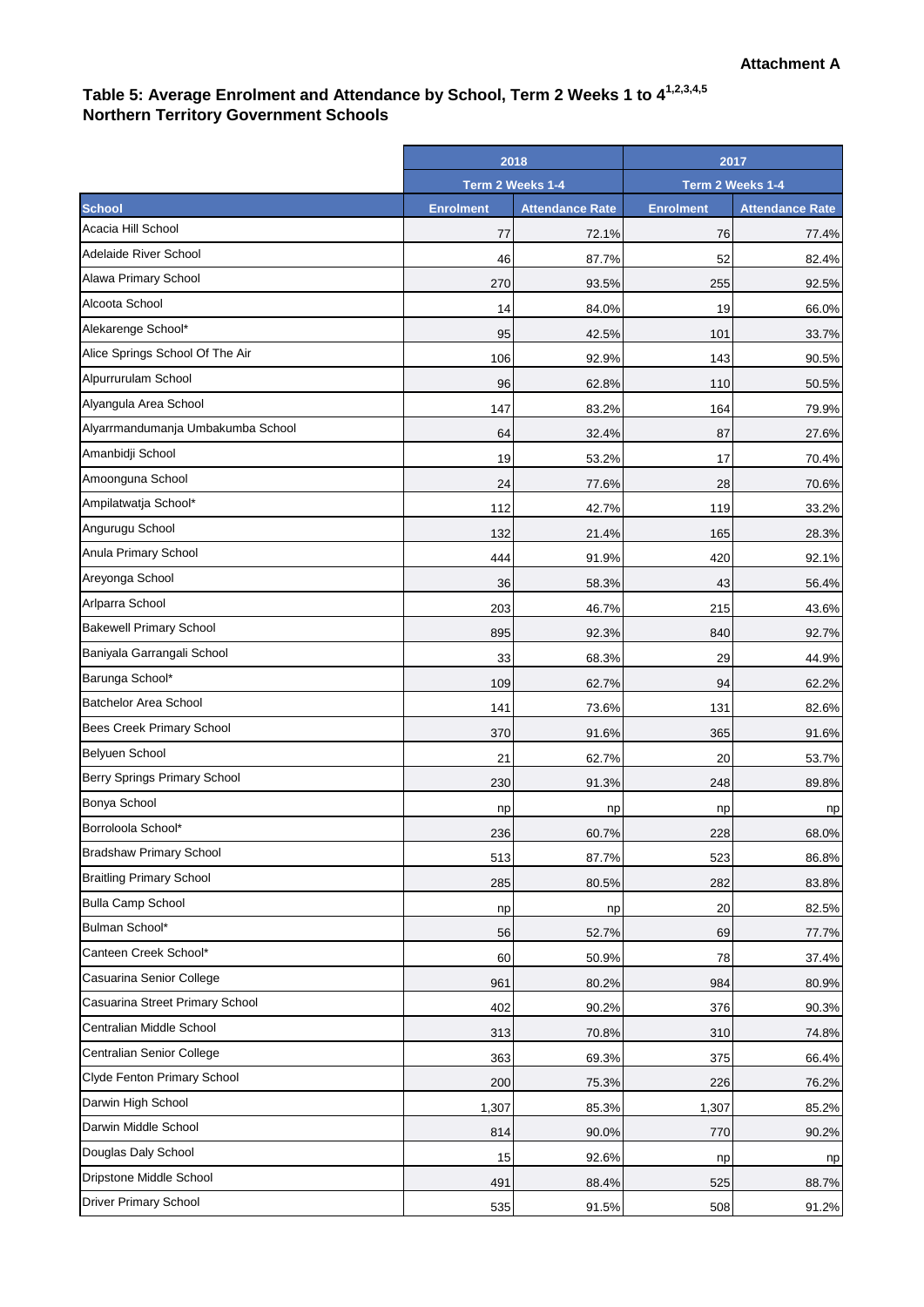## **Attachment A**

|                                      | 2018             |                        | 2017             |                        |
|--------------------------------------|------------------|------------------------|------------------|------------------------|
|                                      | Term 2 Weeks 1-4 |                        | Term 2 Weeks 1-4 |                        |
| <b>School</b>                        | <b>Enrolment</b> | <b>Attendance Rate</b> | <b>Enrolment</b> | <b>Attendance Rate</b> |
| Dundee Beach School                  | 20               | 83.3%                  | 22               | 91.9%                  |
| <b>Durack Primary School</b>         | 496              | 92.3%                  | 511              | 93.2%                  |
| Elliott School*                      | 68               | 71.3%                  | 82               | 78.3%                  |
| Epenarra School*                     | 46               | 32.5%                  | 52               | 45.9%                  |
| <b>Finke School</b>                  | 22               | 69.3%                  | 32               | 69.5%                  |
| <b>Forrest Parade School</b>         | 73               | 88.3%                  | 62               | 88.4%                  |
| Gapuwiyak School                     | 206              | 28.2%                  | 231              | 39.7%                  |
| Gillen Primary School                | 236              | 79.4%                  | 282              | 81.6%                  |
| Girraween Primary School             | 495              | 93.2%                  | 519              | 93.0%                  |
| <b>Gray Primary School</b>           | 375              | 88.4%                  | 382              | 88.3%                  |
| Gunbalanya School                    | 296              | 49.8%                  | 300              | 39.3%                  |
| <b>Haasts Bluff School</b>           | 37               | 65.4%                  | 37               | 67.2%                  |
| Harts Range School                   | 65               | 55.3%                  | 70               | 61.1%                  |
| Henbury School                       | 134              | 83.7%                  | 114              | 81.2%                  |
| <b>Howard Springs Primary School</b> | 275              | 91.5%                  | 285              | 90.2%                  |
| Humpty Doo Primary School            | 407              | 91.1%                  | 415              | 90.2%                  |
| Imanpa School                        | 15               | 68.8%                  | 13               | 74.5%                  |
| Jabiru Area School                   | 202              | 77.2%                  | 237              | 72.6%                  |
| Jilkminggan School*                  | 77               | 74.7%                  | 90               | 58.8%                  |
| Jingili Primary School               | 341              | 91.8%                  | 324              | 92.0%                  |
| Kalkaringi School*                   | 158              | 58.2%                  | 148              | 52.1%                  |
| Karama Primary School                | 201              | 87.8%                  | 197              | 87.2%                  |
| Katherine High School                | 636              | 58.8%                  | 612              | 65.7%                  |
| Katherine School Of The Air          | 146              |                        | 161              | 0.0%                   |
| Katherine South Primary School       | 385              | 87.7%                  | 396              | 86.4%                  |
| Kiana School                         |                  |                        | np               | np                     |
| Kintore Street School                | 51               | 74.7%                  | 48               | 81.9%                  |
| Lajamanu School                      | 187              | 43.6%                  | 223              | 52.6%                  |
| Laramba School                       | 57               | 50.1%                  | 65               | 62.0%                  |
| Larapinta Primary School             | 388              | 87.4%                  | 356              | 87.6%                  |
| Larrakeyah Primary School            | 494              | 93.9%                  | 478              | 92.5%                  |
| Leanyer Primary School               | 563              | 91.7%                  | 601              | 92.0%                  |
| Ludmilla Primary School              | 98               | 81.0%                  | 79               | 87.2%                  |
| MacFarlane Primary School            | 221              | 70.0%                  | 240              | 72.5%                  |
| <b>Malak Primary School</b>          | 232              | 87.1%                  | 250              | 85.2%                  |
| Mamaruni School                      | 60               | 50.9%                  | 71               | 53.8%                  |
| Maningrida College                   | 588              | 40.0%                  | 658              | 50.5%                  |
| Manunda Terrace Primary School       | 181              | 83.1%                  | 174              | 85.7%                  |
| Manyallaluk School                   | 26               | 51.9%                  | 23               | 64.5%                  |
| Mataranka School                     | 30               | 79.5%                  | 32               | 86.0%                  |
| Mbunghara School                     | 13               | 72.1%                  | np               | np                     |
| Middle Point School                  | 19               | 85.4%                  | 28               | 86.1%                  |
|                                      |                  |                        |                  |                        |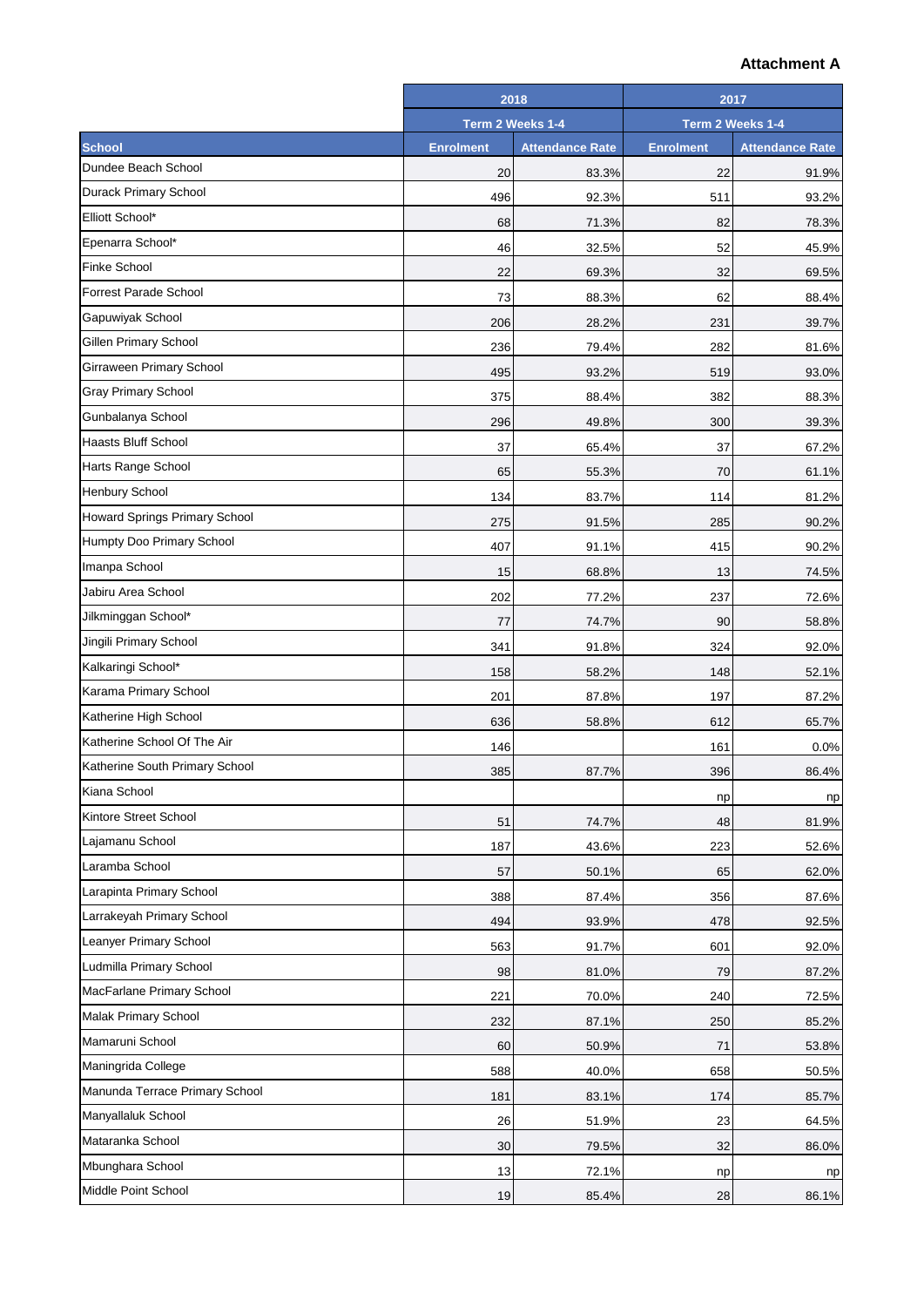## **Attachment A**

|                                                 |                           |                  | 2018                   |                  | 2017                   |
|-------------------------------------------------|---------------------------|------------------|------------------------|------------------|------------------------|
|                                                 |                           | Term 2 Weeks 1-4 |                        | Term 2 Weeks 1-4 |                        |
| <b>School</b>                                   |                           | <b>Enrolment</b> | <b>Attendance Rate</b> | <b>Enrolment</b> | <b>Attendance Rate</b> |
| Milikapiti School                               |                           | 64               | 76.0%                  | 70               | 76.0%                  |
| Milingimbi School                               |                           | 364              | 41.2%                  | 387              | 37.1%                  |
| Millner Primary School                          |                           | 205              | 86.3%                  | 202              | 83.8%                  |
| Milyakburra School                              |                           | 28               | 31.5%                  | 25               | 30.9%                  |
| Minyerri School                                 |                           | 168              | 61.6%                  | 163              | 70.1%                  |
| Moil Primary School                             |                           | 212              | 89.5%                  | 251              | 90.2%                  |
| Moulden Primary School                          |                           | 300              | 79.6%                  | 355              | 82.0%                  |
| Mount Allan School                              |                           | 69               | 47.6%                  | 66               | 54.3%                  |
| Mulga Bore School                               |                           | 17               | 64.0%                  | 21               | 27.5%                  |
| Murray Downs School                             |                           | 15               | 64.5%                  | 15               | 69.1%                  |
| Mutitjulu School*                               |                           | 43               | 58.1%                  | 38               | 53.1%                  |
| Nakara Primary School                           |                           | 589              | 91.7%                  | 588              | 91.9%                  |
| Nemarluk School                                 |                           | 158              | 87.1%                  | 143              | 86.9%                  |
| <b>Neutral Junction School</b>                  |                           | 29               | 59.2%                  | 22               | 60.9%                  |
| Newcastle Waters School                         |                           | 21               | 82.8%                  | 16               | 87.7%                  |
| Nganambala School                               |                           | 28               | 70.4%                  | 28               | 74.9%                  |
| Nganmarriyanga School                           |                           | 155              | 47.6%                  | 150              | 57.7%                  |
| Ngukurr School                                  |                           | 303              | 52.1%                  | 332              | 51.3%                  |
| Nhulunbuy High School                           |                           | 306              | 75.4%                  | 282              | 73.8%                  |
| Nhulunbuy Primary School                        |                           | 432              | 83.9%                  | 428              | 84.0%                  |
| Nightcliff Middle School                        |                           | 292              | 86.8%                  | 257              | 86.3%                  |
| <b>Nightcliff Primary School</b>                |                           | 611              | 91.9%                  | 590              | 90.9%                  |
| Northern Territory School of Distance Education |                           | 512              | 100.0%                 | 383              | 100.0%                 |
| Ntaria School                                   |                           | 179              | 46.2%                  | 191              | 49.2%                  |
| Numbulwar School                                |                           | 172              | 42.1%                  | 168              | 47.1%                  |
| Nyirripi School                                 |                           | 31               | 45.9%                  | 47               | 53.4%                  |
|                                                 | Palmerston Senior College |                  |                        |                  |                        |
| Palmerston College                              | Rosebery Middle School    | 1110             | 80.5%                  | 1113             | 82.0%                  |
| Papunya School*                                 |                           | 154              | 35.3%                  | 146              | 44.2%                  |
| Parap Primary School                            |                           | 525              | 93.4%                  | 545              | 92.1%                  |
| Peppimenarti School                             |                           | 48               | 62.9%                  | 32               | 82.9%                  |
| Pigeon Hole School                              |                           | 32               | 77.2%                  | 30               | 73.4%                  |
| Pine Creek School                               |                           | 31               | 58.8%                  | 40               | 54.1%                  |
| Pularumpi School                                |                           | 60               | 82.1%                  | 51               | 84.4%                  |
| Ramingining School*                             |                           | 292              | 47.6%                  | 306              | 59.9%                  |
| Robinson River School                           |                           | 60               | 66.0%                  | 53               | 65.6%                  |
| Rockhampton Downs School                        |                           | 27               | 70.1%                  | 22               | 90.8%                  |
| Rosebery Primary School                         |                           | 572              | 91.0%                  | 577              |                        |
| Ross Park Primary School                        |                           | 508              | 91.2%                  | 501              | 91.0%<br>90.9%         |
| Sadadeen Primary School                         |                           | 245              | 71.7%                  | 302              | 52.8%                  |
| Sanderson Middle School                         |                           | 390              |                        | 392              |                        |
| Shepherdson College                             |                           |                  | 85.3%                  |                  | 85.9%                  |
|                                                 |                           | 467              | 33.7%                  | 682              | 32.1%                  |